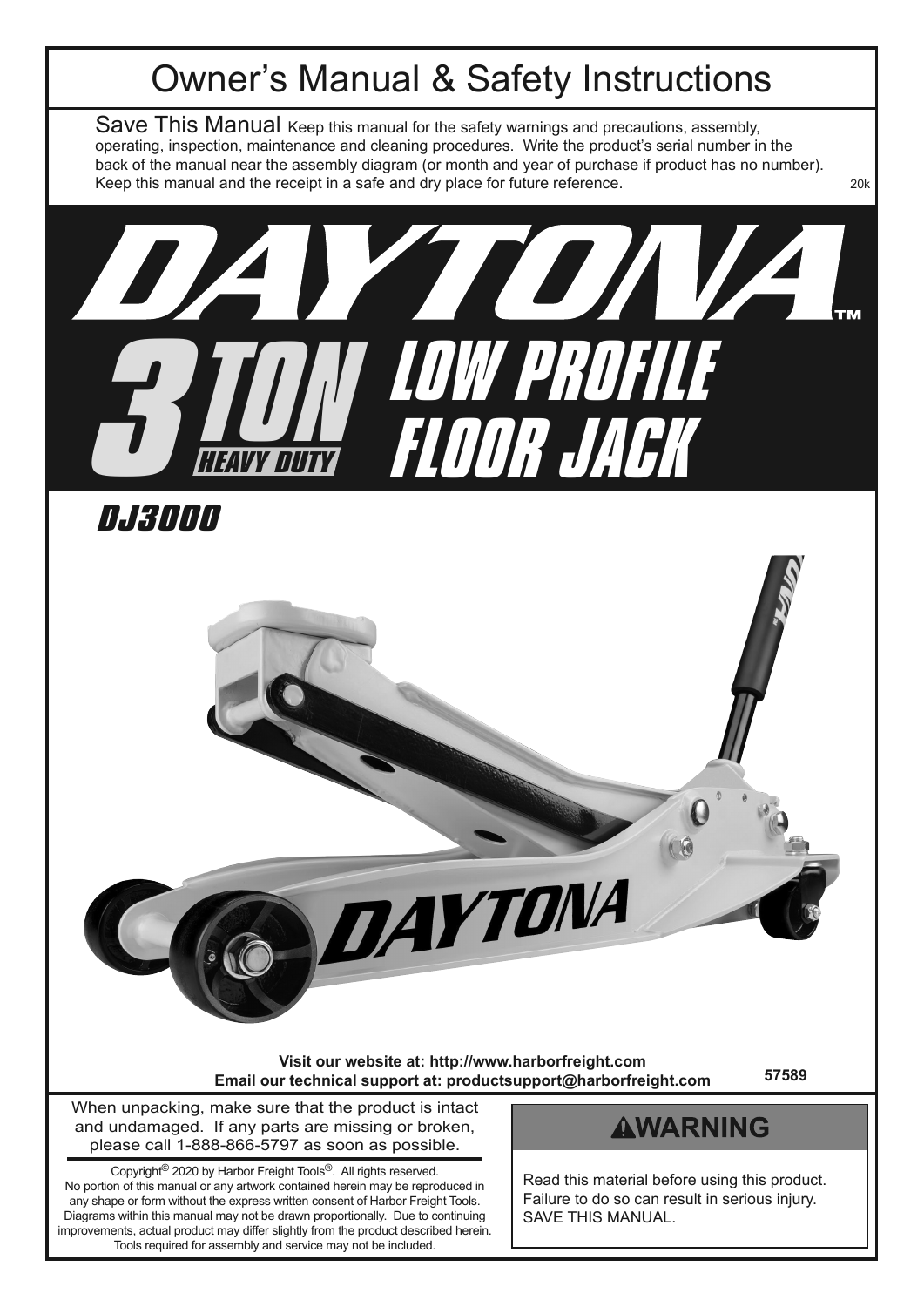# **IMPORTANT SAFETY INFORMATION**

- 1. Study, understand, and follow all instructions before operating this device.
- 2. Do not exceed rated capacity.
- 3. Use only on hard, level surfaces.
- 4. Lifting device only. Immediately after lifting, support the vehicle with appropriate means.
- 5. Do not move or dolly the vehicle while on the jack.
- 6. Failure to heed these markings may result in personal injury and/or property damage.
- 7. Lift only areas of the vehicle as specified by the vehicle manufacturer.
- 8. No alterations shall be made to this product.
- 9. Never work on, under or around a load supported only by this device.
- 10. Do not adjust safety valve.
- 11. Wear ANSI-approved safety goggles and heavy-duty work gloves during use.
- 12. Keep clear of load while lifting and lowering.
- 13. Lower load slowly.
- 14. Apply parking brake and chock tires before lifting vehicle.
- 15. Lift vehicle only at manufacturer recommended locations.
- 16. Inspect before every use; do not use if parts are loose or damaged, or if leaking hydraulic fluid.
- 17. Do not use for aircraft purposes.
- 18. Do not use any objects (such as blocks of wood) in between Saddle Pad or Saddle and lifting point. Objects placed on the Saddle will reduce the stability of the Jack, and could allow the vehicle to slip off the Saddle and fall.
- 19. The warnings, precautions, and instructions discussed in this manual cannot cover all possible conditions and situations that may occur. The operator must understand that common sense and caution are factors, which cannot be built into this product, but must be supplied by the operator.
- 20. The Handle socket may be held down by a clip under tension. Wear ANSI-approved safety goggles before freeing Handle socket. Remove clip carefully.
- 21. People with pacemakers should consult their physician(s) before use. Electromagnetic fields in close proximity to heart pacemaker could cause pacemaker interference or pacemaker failure.



#### **IMPORTANT! Before first use:**

Check hydraulic oil level and fill to 1/4″ below the Fill Plug hole as needed as stated on page 6. Thoroughly test the Jack for proper operation. If it does not work properly, bleed air from its hydraulic system as stated on page 6.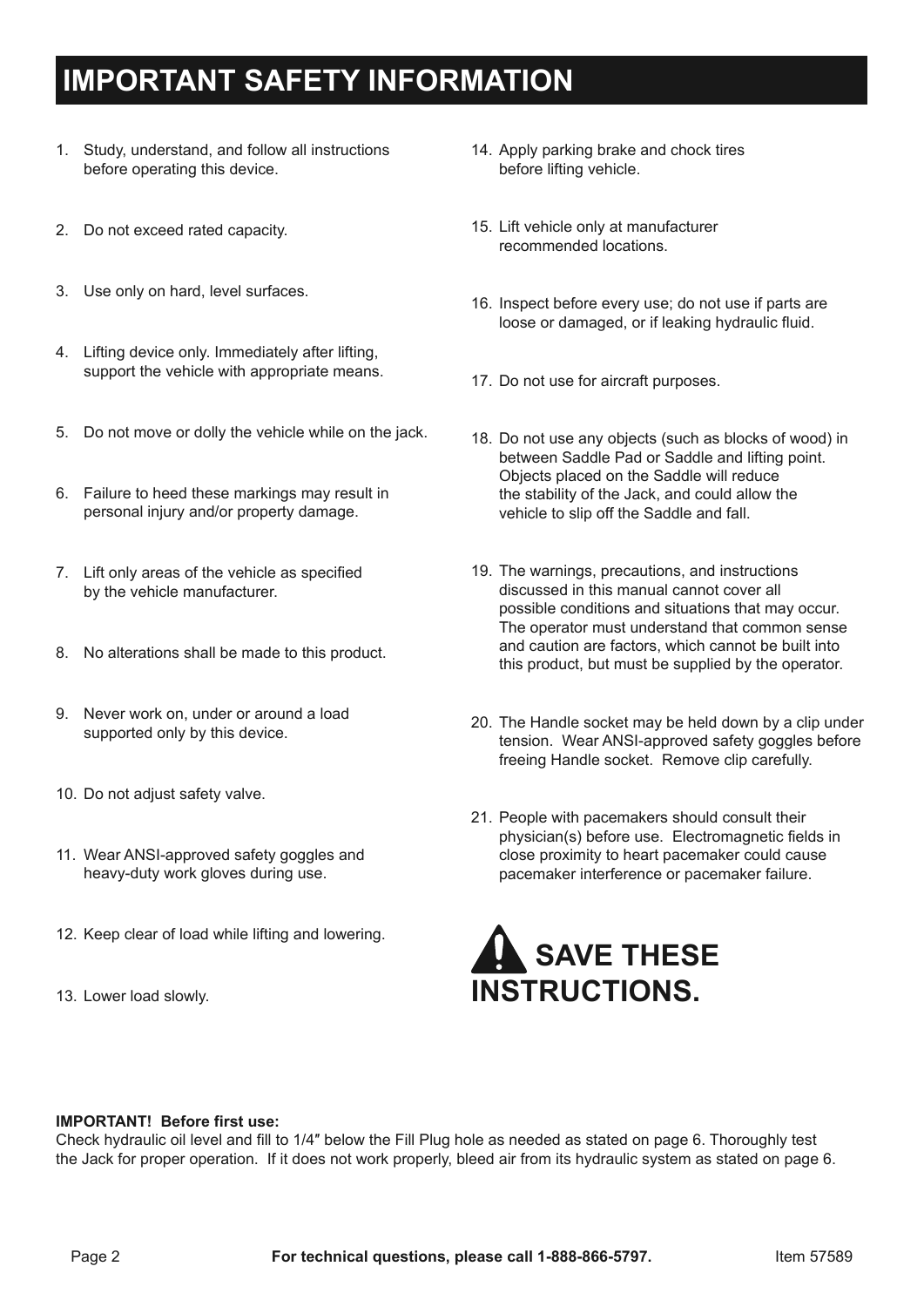| <b>Weight Capacity</b>               | 3 Tons                  |  |  |
|--------------------------------------|-------------------------|--|--|
| Weight Capacity (lb.)                | 6,000                   |  |  |
| Maximum Height (in.)                 | 23.125                  |  |  |
| Minimum Height (in.)                 | 3.75                    |  |  |
| Handle Length (in.)                  | 50.25                   |  |  |
| Front Wheel Diameter (in.)           | 3.5                     |  |  |
| Front Wheel Width (in.)              | 2.0                     |  |  |
| Rear Caster Diameter (in.)           | 2.5                     |  |  |
| Rear Caster Width (in.)              | 1.375                   |  |  |
| Saddle Pad Size (in.)                | $5 \times 5$ sq.        |  |  |
| Hydraulic Oil                        | non-detergent 22 weight |  |  |
| Weight (lb.)                         | 104                     |  |  |
| Meets 2019 ANSI/ASME PASE standards. |                         |  |  |

| <b>WARNING SYMBOLS AND DEFINITIONS</b> |                                                                                                                                                                                       |  |  |  |
|----------------------------------------|---------------------------------------------------------------------------------------------------------------------------------------------------------------------------------------|--|--|--|
| 11                                     | This is the safety alert symbol. It is used to alert you to potential personal injury hazards.<br>Obey all safety messages that follow this symbol to avoid possible injury or death. |  |  |  |
| <b>ADANGER</b>                         | Indicates a hazardous situation which, if not avoided,<br>will result in death or serious injury.                                                                                     |  |  |  |
| <b>AWARNING</b>                        | Indicates a hazardous situation which, if not avoided,<br>could result in death or serious injury.                                                                                    |  |  |  |
| <b>ACAUTION</b>                        | Indicates a hazardous situation which, if not avoided,<br>could result in minor or moderate injury.                                                                                   |  |  |  |
| <b>NOTICE</b><br><b>CAUTION</b>        | Addresses practices not related to personal injury.                                                                                                                                   |  |  |  |

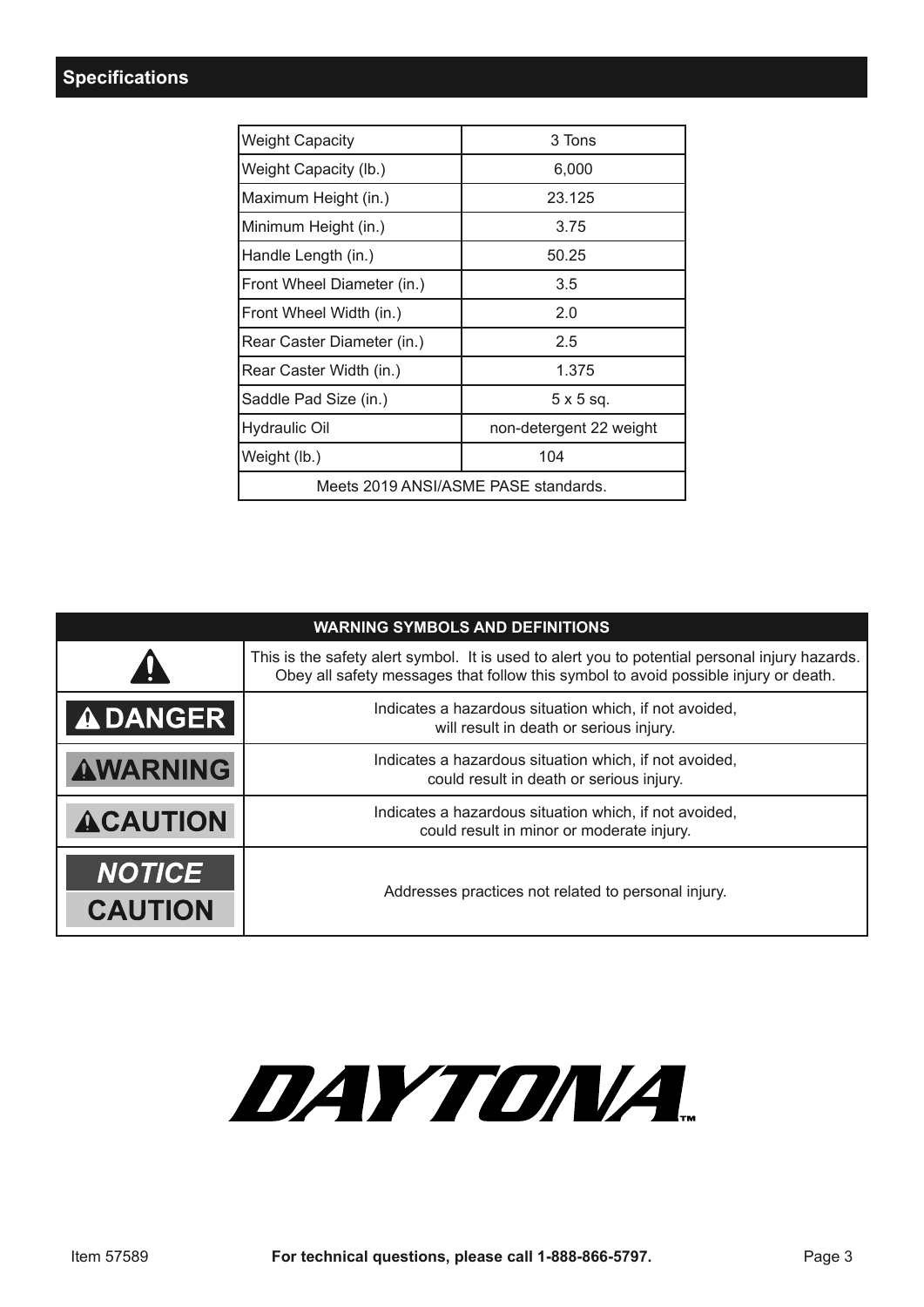#### **Features and Benefits**

The Daytona [DJ3000] **3 Ton Professional Super Duty Jack** was engineered for automotive professionals. The Model [DJ3000] features **Advanced Rapid Pump®** technology for fast lift times and exceptionally long life.

### **Long-Life Advanced Rapid Pump® Hydraulics**

The hydraulic power unit is designed to provide over 5000 lift cycles with minimal wear.

#### An **Integrated Magnetic Filtration (IMF)**

**System** prevents contaminants from damaging pump pistons and other high pressure components. Precision-engineered high performance seals along with a sealed non-vented reservoir ensure longer fluid life with no leaks.

**Rapid Pump** technology delivers twice the lift force with each stroke to lift heavy loads in half the time of conventional hydraulic systems. The pistons are continuously force-loaded to keep the pump handle in ready position during use. Load limiters with a bypass valve protect the pump if an overweight load is attempted.

### **Low-Profile/High Lift Saddle**

The **Low Profile** design gives you a minimum height of just 3.75″ for working with low-clearance vehicles. The extended lift arm provides **High Lift** for a maximum height of 23.125″ for plenty of working space when properly supported. The big 5″ x 5″ saddle supports lift points solidly without danger of slipping. The saddle can be removed to install lifting accessories (sold separately.)

### **Super Duty Strength and Durability**

#### The **Daytona Super Duty Professional Jack**

chassis is constructed from all-welded steel plate with I-beam reinforcement for extraordinary strength and reliability. Contoured steel wheels and casters roll smoothly with less surface area contact for exceptional mobility. Fully lubricated with dual bearings and easy access grease fittings.

### **Effortless Operation**

Get easy leverage and positioning with the extra long foam-protected lift handle. All moving components are factory lubed for smooth action with easily serviceable grease fittings in the lift mechanism. A locking spring mechanism keeps the handle in place during use.

The **Rapid Pump®** system gives you easy-twist universal joint hydraulic release for precise, controlled lowering.

### **Feature Summary:**

- **• Integrated Magnetic Filtration (IMF) System** extends pump life by eliminating contaminants
- **• Rapid Pump®** technology to reach working height with the fewest strokes
- **• Low Profile** with a lowered height of 3.75″ for low clearance vehicles
- **• High Lift** for a maximum height of 23.125″
- **• Super Duty** all-welded steel I-beam construction
- Contoured lift arm for ample rocker panel side clearance
- Pumps and ram pistons with long-life precision milled premium seals
- Big 5″ x 5″ saddle with rubber cushioned pad and option for accessories
- Easy access grease fittings in lift arm pivot, handle socket and front wheels
- All-steel contoured wheels for easy mobility
- Knurled long-reach lift handle locks in place, foam guard to protect vehicle finish
- Powder coated finish for durability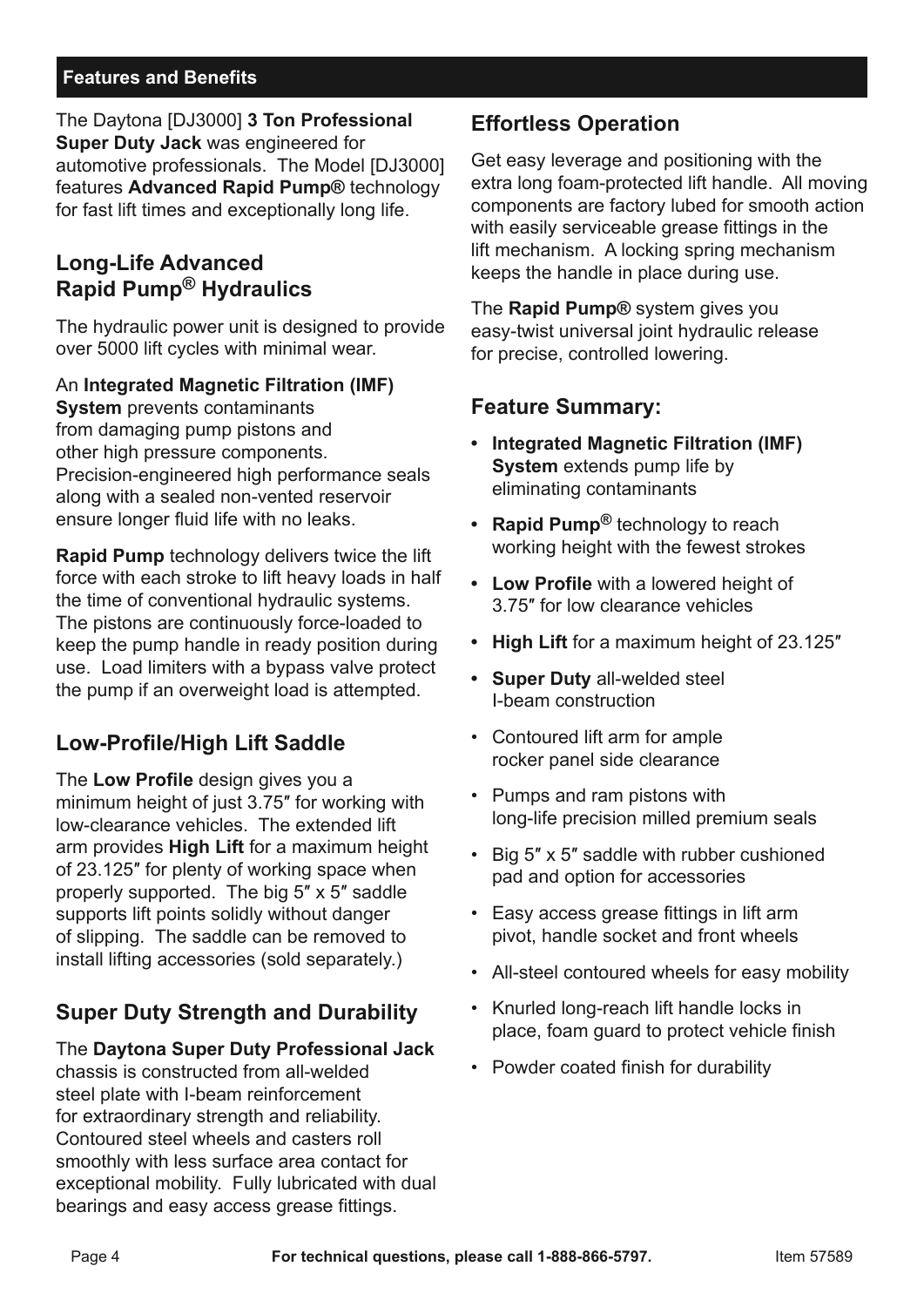

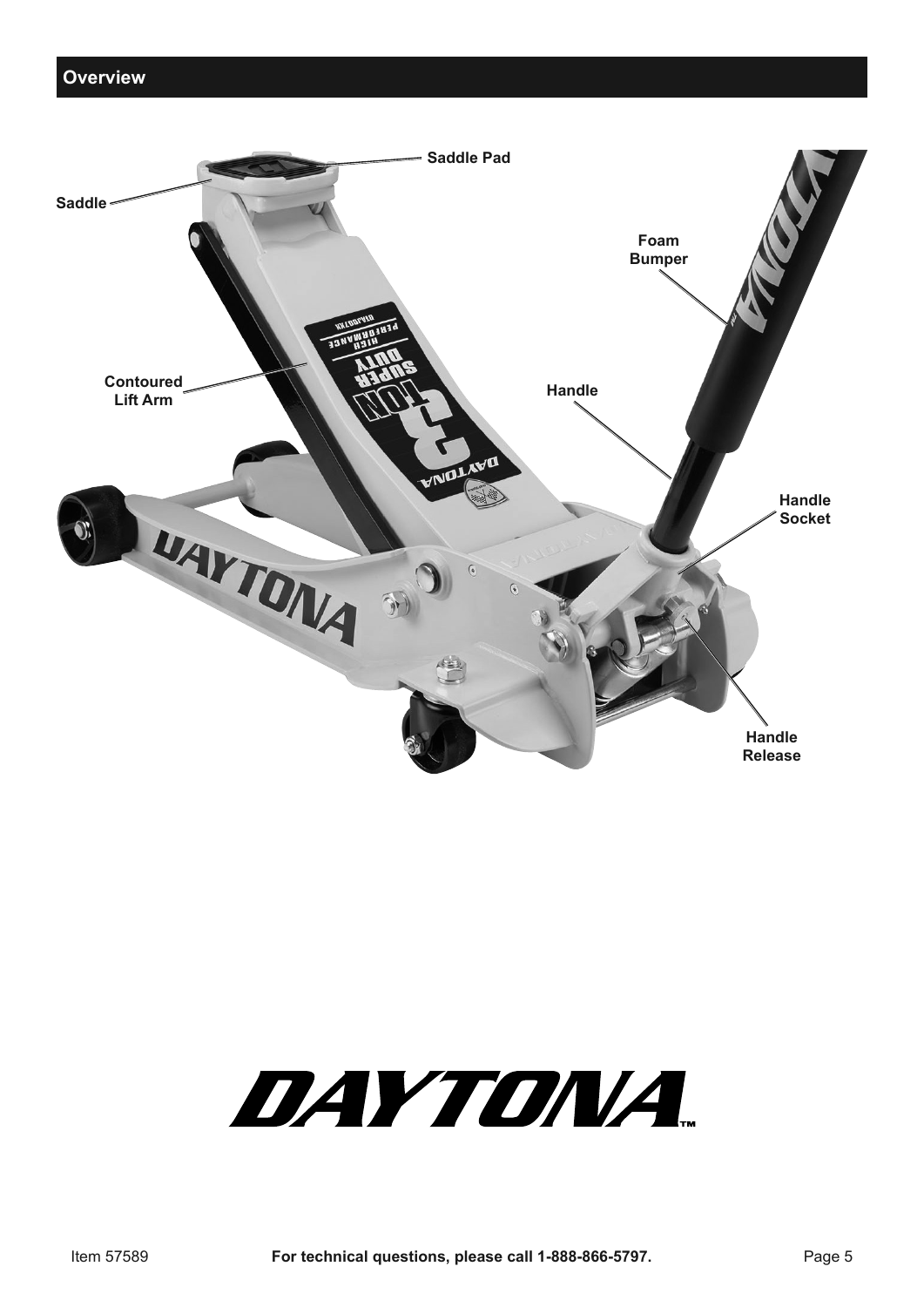#### **Set Up**



**Read the ENTIRE IMPORTANT SAFETY INFORMATION section at the beginning of this manual including all text under subheadings therein before set up or use of this product.**

# **Removing Shipping Clip**

**CAUTION! The Handle socket may be held down by a clip under tension. Wear ANSIapproved safety goggles before freeing Handle socket. Remove clip carefully.** 

A wire clip holds the Handle Socket in position during shipment. This helps prevents shipping damage. To remove it:

- 1. Press down on the Handle Socket to relieve tension on the wire clip.
- 2. Disconnect the wire clip legs from the bar.

#### 3. Slowly raise the Handle Socket until tension is released.

4. Remove the wire clip.

# **Attaching the Handle**

- 1. Slide the Upper Handle into the Lower Handle. Line the Button on the Lower Handle up with the hole in the Upper Handle until it clicks into place.
- 2. Pull on the Handle Release and insert the grooved end of the Handle into the Handle Socket.
- 3. Let go of the Handle Release. Gently pull up on the Handle to make sure that it is secure.

## **Bleeding Trapped Air**

- 1. With the Jack fully lowered, remove both Screws on the end of the Cover Plate that is closer to the Saddle. Swing the Cover Plate open. See Figure A.
- 2. Remove the Fill Plug on top of the Cylinder. Check that the oil level inside the Cylinder is at the top of the Piston. See Figure B.
- 3. Insert the Handle into the Handle Socket to operate the Release Valve.
- 4. Turn the Handle counterclockwise to open the valve.
- 5. Pump the Handle up and down quickly 10-15 times to force air from the system.
- 6. Replace the Fill Plug, close the Cover Plate, and reinstall the Screws.

# **Adding Oil**

**NOTICE:** To prevent damage and premature wear, use only 22 viscosity, non-detergent hydraulic jack oil.

- 1. With the Jack fully lowered, remove both Screws on the end of the Cover Plate that is closer to the Saddle. Swing the Cover Plate open.
- 2. Remove the Fill Plug on top of the Cylinder.
- 3. Add non-detergent 22 weight hydraulic jack oil into the Fill Plug hole slowly until the oil level just reaches the top of the Piston inside the Cylinder.
- 4. Replace the Fill Plug, close the Cover Plate, and reinstall the Screws.



**Figure A: Hydraulic Unit**



**Figure B: Fill Level**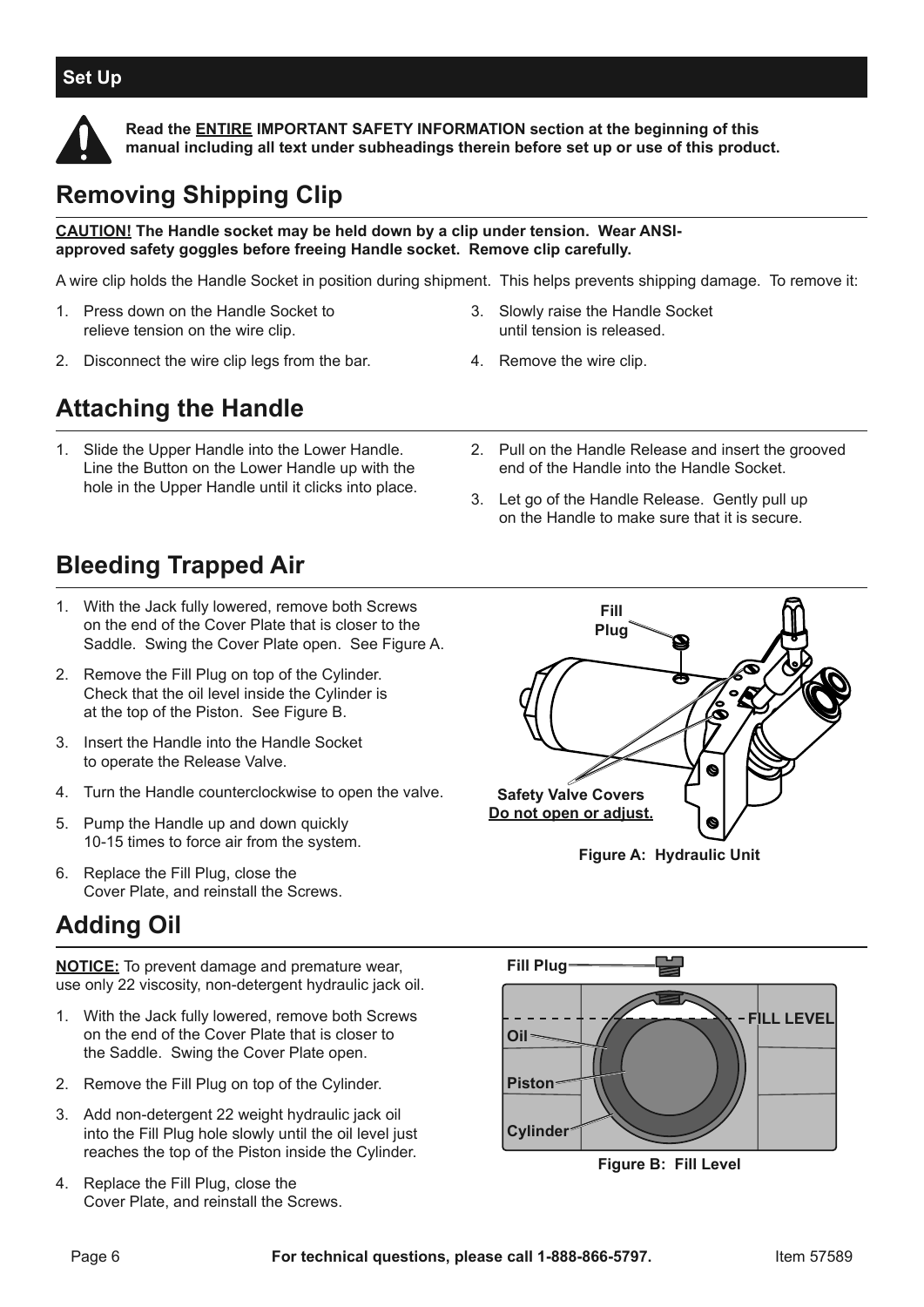

**Read the ENTIRE IMPORTANT SAFETY INFORMATION section at the beginning of this manual including all text under subheadings therein before set up or use of this product.**

# **Lifting**

### **AWARNING**

**Park vehicle on a flat, level, solid, surface safely away from oncoming traffic. Turn off the vehicle's engine. Place the vehicle's transmission in "PARK" (if automatic) or in its lowest gear (if manual). Set the vehicle's emergency brake. Then, chock the wheels that are not being lifted.**

- 1. Turn the Handle counterclockwise to lower the Jack. Once the Jack is fully lowered, turn the Handle firmly clockwise to close it.
- 2. Carefully position the Saddle of the Jack under the vehicle manufacturer's recommended lifting point. (See vehicle manufacturer's owner's manual for location of frame lifting point.)
- 3. Pump the Handle until the top of the Jack's Saddle has nearly reached the vehicle lifting point. Position the Saddle directly under the vehicle's lifting point.
- 4. To lift the vehicle, pump the Handle of the Jack. Use smooth, full strokes.
- 5. Once the vehicle is raised, slide a jack stand of appropriate capacity (not included) under a proper lifting point referred to in the vehicle owner's manual. Always use two jack stands, position them at the same point on each side of the vehicle.

**WARNING!** The rated capacity of jack stands is per pair, not the individual capacities combined unless specifically noted on the product by the jack stand manufacturer. Do not exceed rated jack stand capacity. Ensure that the vehicle support points are fully seated in the saddle of both jack stands. Use a matched pair of jack stands per vehicle to support one end only. Failure to do so may result in the load suddenly falling, which may cause personal serious injury and/or property damage.

- 6. Center the vehicle's lifting point(s) on the saddle of the jack stand(s). Set the jack stand(s) to the same height according to the manufacturer's instructions, making sure that they lock securely into position.
- 7. Slowly turn the Handle counterclockwise to lower the vehicle onto the saddle(s) of the jack stand(s). Then, turn the Handle firmly clockwise to close it.

# **Lowering**

- 1. Carefully remove all tools, parts, etc. from under the vehicle.
- 2. Position the Saddle under the lifting point. Turn the Handle firmly clockwise and raise load high enough to clear the jack stands, then carefully remove jack stands.
- 3. Slowly turn the Handle counterclockwise (never more than 1/2 full turn) to lower the vehicle onto the ground.
- 4. Lower the Jack completely. Then, store in a safe, dry location out of reach of children.
- 5. To prevent accidents, turn off the tool and disconnect its power supply after use. Clean, then store the tool indoors out of children's reach.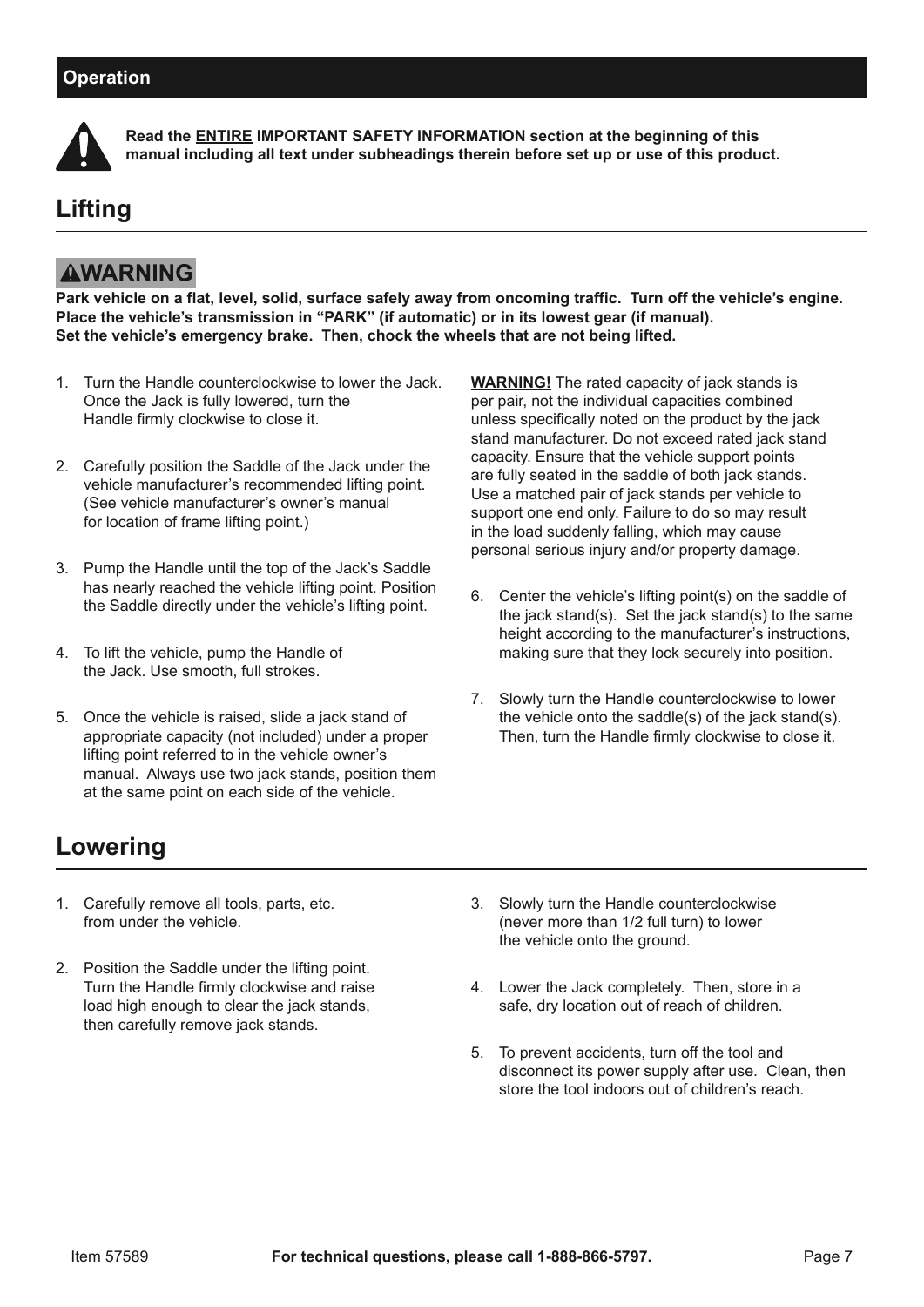#### **Maintenance and Servicing**



**Procedures not specifically explained in this manual must be performed only by a qualified technician.**

## **AWARNING**

**TO PREVENT SERIOUS INJURY FROM TOOL FAILURE: Do not use damaged equipment. If abnormal noise or vibration occurs, have the problem corrected before further use.**

- 1. **BEFORE EACH USE,** inspect the general condition of the tool. Check for:
	- leaking hydraulic fluid,
	- loose hardware or parts,
	- misalignment or binding of moving parts,
	- cracked, bent or broken parts, and
	- any other condition that may affect its safe operation.

#### **Thoroughly investigate and correct the causes for all issues that are found. Do not use Jack until all issues are understood and properly corrected.**

**ALSO, BEFORE EACH USE,** thoroughly test the Jack for proper operation prior to actual use. If the Jack's motion seems spongy or the Saddle does not lift completely, follow Bleeding instructions on page 6.

2. **AFTER USE,** wipe dry with a clean cloth. Then, store the Jack in a safe, dry location out of reach of children and other non-authorized people.

**NOTICE:** Storing the Jack in a humid area or exposing it to corrosive vapor voids the warranty.

#### 3. **Weekly - Jack Lubrication:**

- a. Lubricate according to the below steps using only general purpose lithium grease.
- b. Inject grease into each of the 5 grease fittings.



**Figure C: Grease Fitting Location**

c. Lubricate the linkages and pivot points lightly.



**Figure D: Additional Lubrication Points**

**Note:** Improper or inadequate lubrication voids the warranty.

- 4. Change the hydraulic oil at least once every three years:
	- a. With the Jack fully lowered, remove both Screws on the end of the Cover Plate that is closer to the Saddle. Swing the Cover Plate open.
	- b. Remove the Fill Plug on the top of the Cylinder.
	- c. Tip the Jack to allow the old hydraulic oil to drain out of the Housing completely, and dispose of the old hydraulic oil in accordance with local regulations.
	- d. Turn the Jack upright. Add non-detergent 22 weight hydraulic jack oil into the Fill Plug hole slowly until the oil level just reaches the top of the Piston inside the Cylinder.
	- e. Replace the Fill Plug, close the Cover Plate, and reinstall the Screws.
	- f. Follow instructions for Bleeding Trapped Air on page 6.



**Figure E: Fill Level**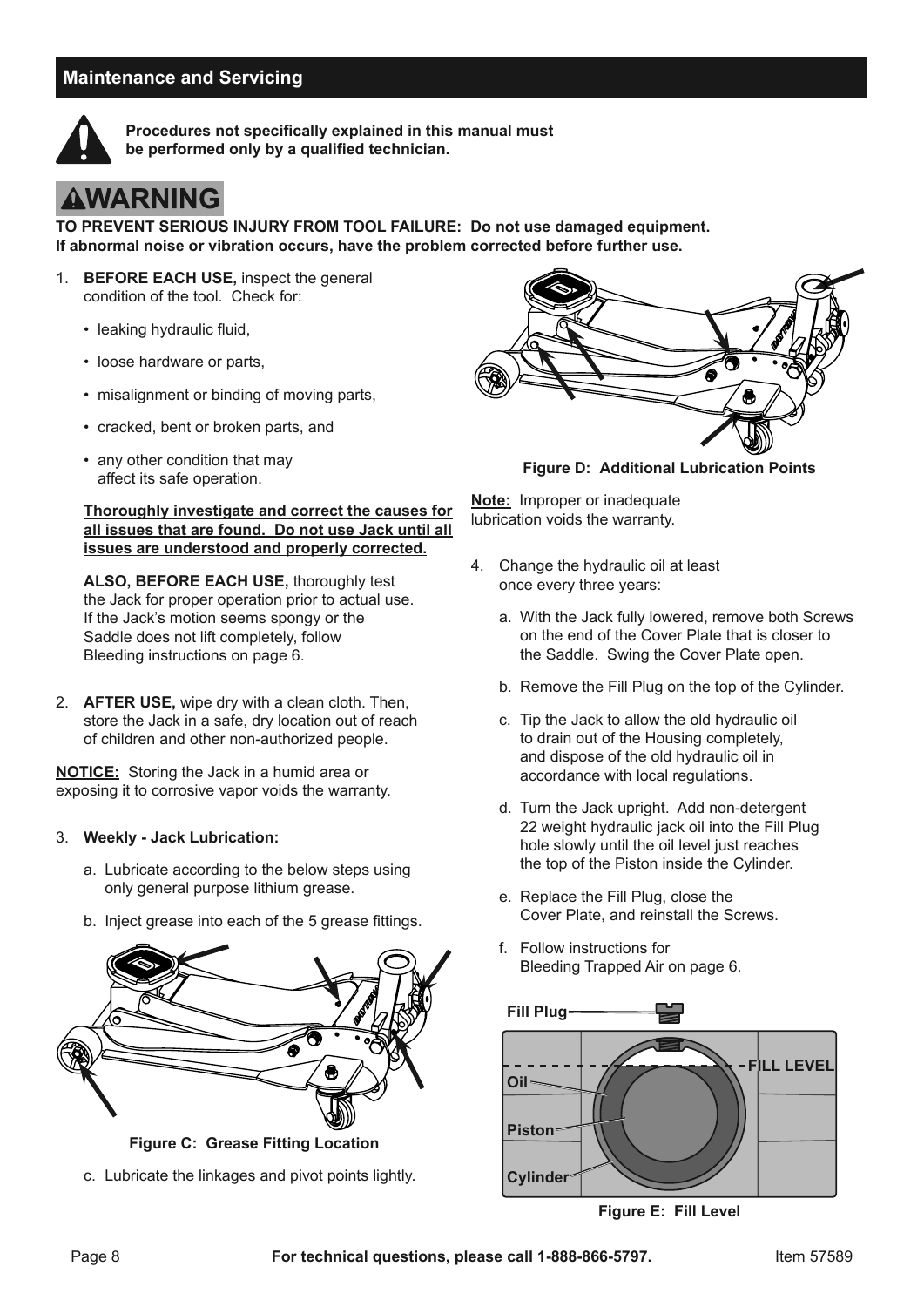### **AWARNING**

**TO PREVENT SERIOUS INJURY:**

**Use caution when troubleshooting a malfunctioning jack. Stay well clear of the supported load. Completely resolve all problems before use. If the solutions presented in the Troubleshooting guide do not solve the problem, have a qualified technician inspect and repair the jack before use.**

**After the jack is repaired: Test it carefully without a load by raising and lowering it fully, checking for proper operation, BEFORE RETURNING THE JACK TO OPERATION.**

### **DO NOT USE A DAMAGED OR MALFUNCTIONING JACK!**

| <b>POSSIBLE SYMPTOMS</b>             |                                |                                                                    |                                            |                                                                   |                                                                                                                                                                                                                                                                               |  |
|--------------------------------------|--------------------------------|--------------------------------------------------------------------|--------------------------------------------|-------------------------------------------------------------------|-------------------------------------------------------------------------------------------------------------------------------------------------------------------------------------------------------------------------------------------------------------------------------|--|
| Jack will<br>not lift at<br>capacity | Saddle<br>lowers<br>under load | Pump stroke feels<br>spongy or Saddle<br>does not lift all the way | Handle moves<br>up when Jack<br>under load | Fill Plug leaking<br>oil or Jack will not<br>lower without a load | <b>PROBABLE SOLUTION</b><br>(Jack must not be supporting a load<br>while attempting a solution.)                                                                                                                                                                              |  |
| X                                    | X                              |                                                                    |                                            |                                                                   | <b>Check that Release Valve</b><br>is fully closed.<br>Bleed trapped air from the hydraulics.                                                                                                                                                                                 |  |
|                                      | Х                              |                                                                    | X                                          |                                                                   | Valves may be blocked and may not<br>close fully. To flush the valves:<br>1. Lower the Saddle and securely<br>close the Release Valve.<br>2. Manually lift the saddle<br>several inches.<br>3. Open the release valve<br>and force the saddle down<br>as quickly as possible. |  |
|                                      |                                |                                                                    |                                            |                                                                   | Jack may be low on oil.<br>Check the oil level and fill if needed.<br>See step 4 on facing page.                                                                                                                                                                              |  |
|                                      |                                |                                                                    |                                            |                                                                   | Jack may have air trapped<br>in the hydraulics.<br>Follow instructions for<br>Bleeding Trapped Air on page 6.                                                                                                                                                                 |  |
|                                      |                                |                                                                    |                                            | X                                                                 | Jack may have too much<br>hydraulic oil inside, check<br>fluid level and adjust if needed.<br>Fill Plug-<br>FILL LEVEL<br>Oil <sup>®</sup><br><b>Piston</b><br>Cylinder <sup>®</sup>                                                                                          |  |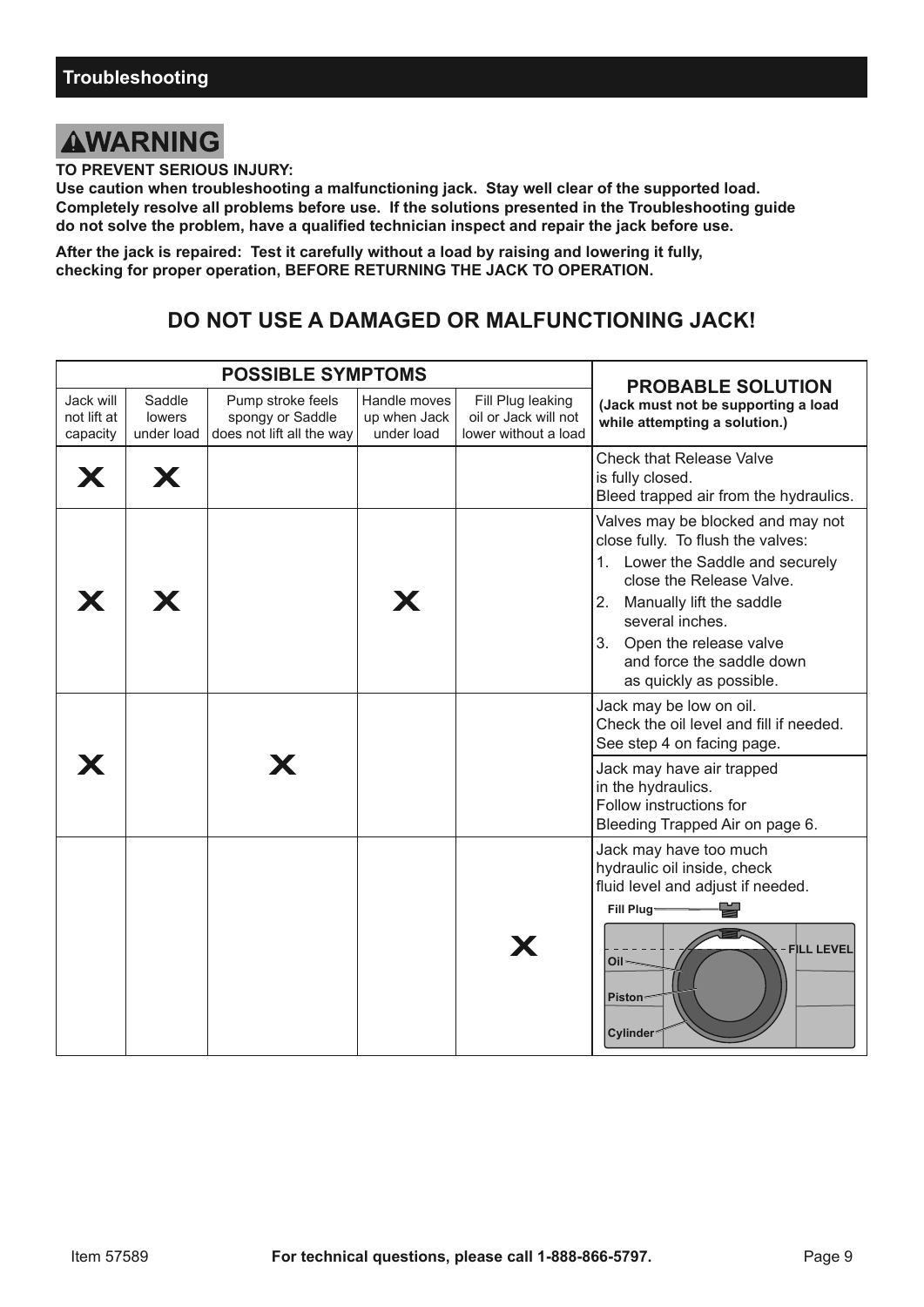| <b>Part</b>    | <b>Description</b>          | Qtv.           |
|----------------|-----------------------------|----------------|
| 1              | Saddle Pad                  |                |
| $\overline{2}$ | <b>Saddle Screw</b>         |                |
| $\overline{3}$ | Saddle                      |                |
| 4              | Lift Arm                    |                |
| 5              | Retaining Ring 16           | $\overline{c}$ |
| 6              | <b>Front Wheel</b>          | $\overline{2}$ |
| 7              | <b>Front Wheel Washer</b>   | $\overline{2}$ |
| $\overline{8}$ | Lock Nut M16                | $\overline{2}$ |
| $\overline{9}$ | <b>Grease Fitting</b>       | $\overline{5}$ |
| 10             | <b>Jack Frame</b>           | 1              |
| 11             | <b>Support Bar Bolt</b>     | $\overline{2}$ |
| 12             | Retaining Ring 30           | $\overline{2}$ |
| 13             | Nut M16                     | 4              |
| 14             | Screw M5X12                 | 4              |
| 15             | Washer 16                   | 4              |
| 16             | Washer 12                   | 4              |
| 17             | Screw M12X22                | 4              |
| 18             | <b>Rear Caster Assembly</b> | $\overline{2}$ |
| 19             | Screw M8X20                 | 4              |
| 20             | Washer 8                    | 4              |
| 21             | Left Handle Socket Bolt     |                |
| 22             | Washer 18                   | 1              |

| <b>Part</b> | <b>Description</b>              | Qty.           |
|-------------|---------------------------------|----------------|
| 23          | Retaining Ring 25               | 2              |
| 24          | <b>Return Spring</b>            | $\overline{2}$ |
| 25          | <b>Hydraulic Pump Unit</b>      | $\overline{1}$ |
| 26          | Lower Handle                    | $\overline{1}$ |
| 27          | Foam Bumper                     | 1              |
| 28          | Handle Lock Clip                | 1              |
| 29          | <b>Upper Handle</b>             | 1              |
| 30          | U-Joint                         | 1              |
| 31          | <b>Handle Release</b>           | $\overline{1}$ |
| 32          | <b>Roller Pin</b>               | 1              |
| 33          | Roller                          | $\overline{1}$ |
| 34          | <b>Retaining Ring 14</b>        | 1              |
| 35          | <b>Handle Socket</b>            | $\overline{1}$ |
| 36          | Split Pin 4X55                  | 1              |
| 37          | <b>Hydraulic Pump Block</b>     |                |
| 38          | Lower Tie Rod                   | 1              |
| 39          | <b>Upper Tie Rod</b>            | 1              |
| 40          | Retaining Ring 18               | 1              |
| 41          | <b>Right Handle Socket Bolt</b> | 1              |
| 42          | <b>Cover Plate</b>              | $\overline{1}$ |
| 43          | Support Bar                     | $\overline{2}$ |
| 44          | Fill Plug                       |                |

### **PLEASE READ THE FOLLOWING CAREFULLY**

THE MANUFACTURER AND/OR DISTRIBUTOR HAS PROVIDED THE PARTS LIST AND ASSEMBLY DIAGRAM IN THIS MANUAL AS A REFERENCE TOOL ONLY. NEITHER THE MANUFACTURER OR DISTRIBUTOR MAKES ANY REPRESENTATION OR WARRANTY OF ANY KIND TO THE BUYER THAT HE OR SHE IS QUALIFIED TO MAKE ANY REPAIRS TO THE PRODUCT, OR THAT HE OR SHE IS QUALIFIED TO REPLACE ANY PARTS OF THE PRODUCT. IN FACT, THE MANUFACTURER AND/OR DISTRIBUTOR EXPRESSLY STATES THAT ALL REPAIRS AND PARTS REPLACEMENTS SHOULD BE UNDERTAKEN BY CERTIFIED AND LICENSED TECHNICIANS, AND NOT BY THE BUYER. THE BUYER ASSUMES ALL RISK AND LIABILITY ARISING OUT OF HIS OR HER REPAIRS TO THE ORIGINAL PRODUCT OR REPLACEMENT PARTS THERETO, OR ARISING OUT OF HIS OR HER INSTALLATION OF REPLACEMENT PARTS THERETO.

Page 10 **For technical questions, please call 1-888-866-5797.** Item 57589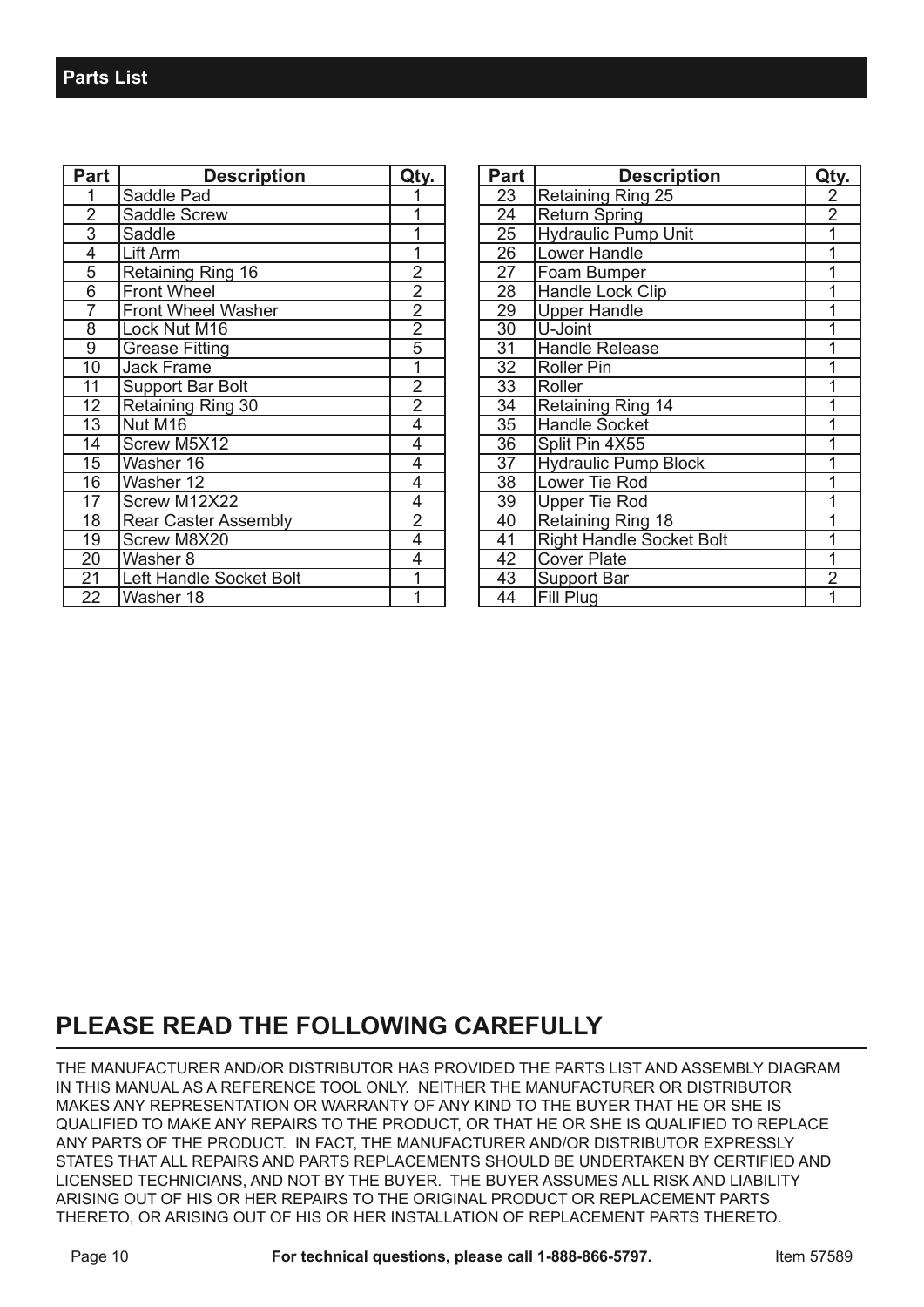

#### **Record Product's Serial Number Here:**

**Note:** If product has no serial number, record month and year of purchase instead. **Note:** Some parts are listed and shown for illustration purposes only, and are not available individually as replacement parts. Specify UPC 193175418517 when ordering parts.